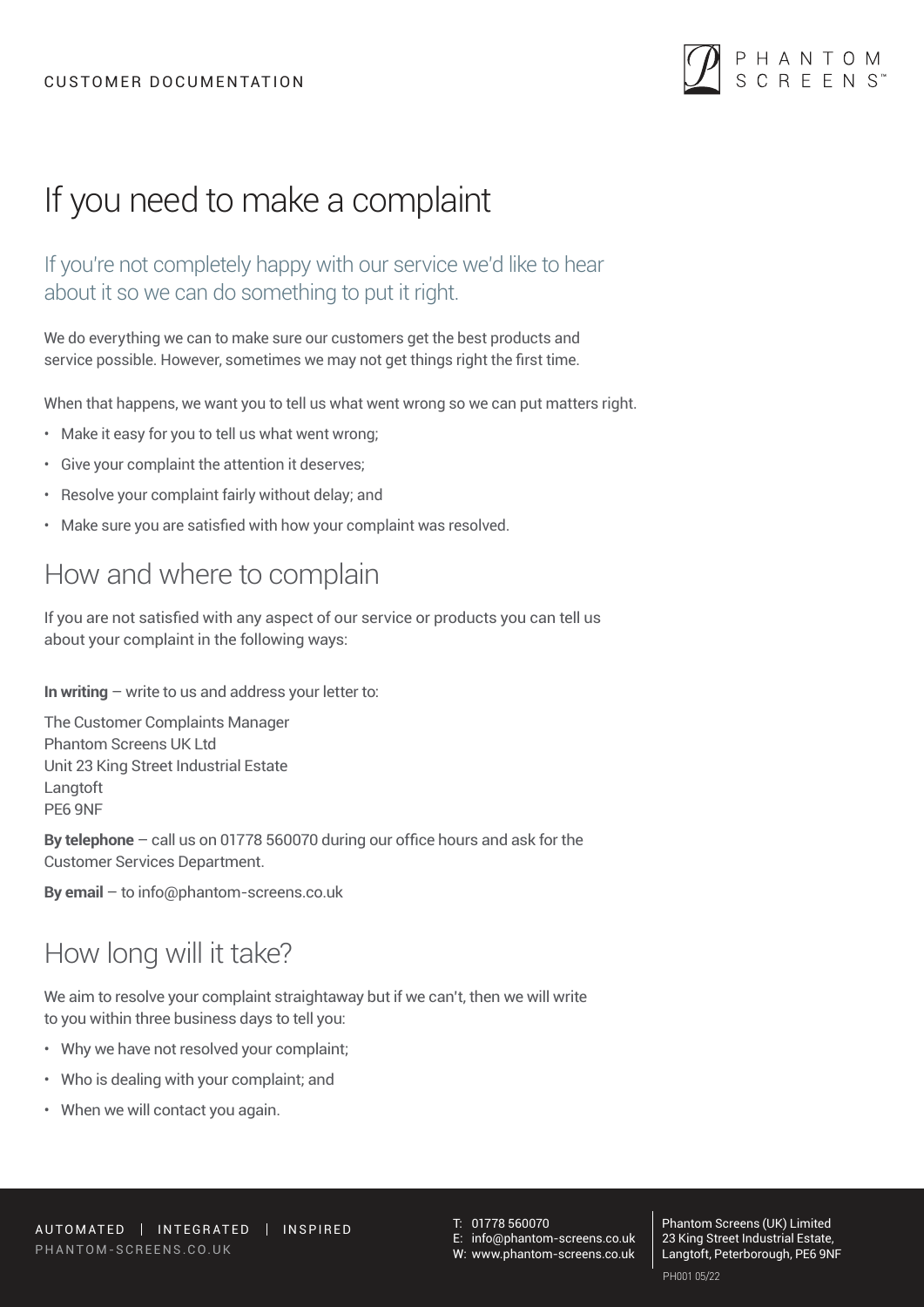

We will aim to resolve your complaint quickly but it may take longer if it is complex.

We will keep you informed on a regular basis but if you need an update please call us on 01778 560070 and ask to speak to the person handling your complaint.

#### If we cannot reach an agreement with you

If we can't agree a solution with you within eight weeks, we will:

• Send a letter giving our reasons for the delay and an indication of when we expect to provide a final decision.

#### OR

• Issue our final decision letter which will explain our final position.

## The Financial Ombudsman Service

If you have bought your products using finance:

Our aim is to resolve all complaints internally. However, if after receiving our final decision letter, or if eight weeks have passed (this is sometimes referred to as the "eight-week rule"), you may have the right to refer your complaint to the Financial Ombudsman Service (FOS). The eight weeks start from the date a complaint is received anywhere in our business. Their contact details are shown below.

Please note: Only complaints relating to the sale of financial services should be referred to FOS.

Financial Ombudsman Service can be contacted in writing:



Financial Ombudsman Service Exchange Tower E14 9SR

**Tel:** 0800 023 4567 (free for most people ringing from a fixed line) or 0300 123 9123 (cheaper for those calling using a mobile) or 44 20 7964 0500 (if calling from abroad)

**Email:** complaint.info@financial-ombudsman.org.uk

T: 01778 560070 E: info@phantom-screens.co.uk

W: www.phantom-screens.co.uk

Phantom Screens (UK) Limited 23 King Street Industrial Estate, Langtoft, Peterborough, PE6 9NF PH001 05/22